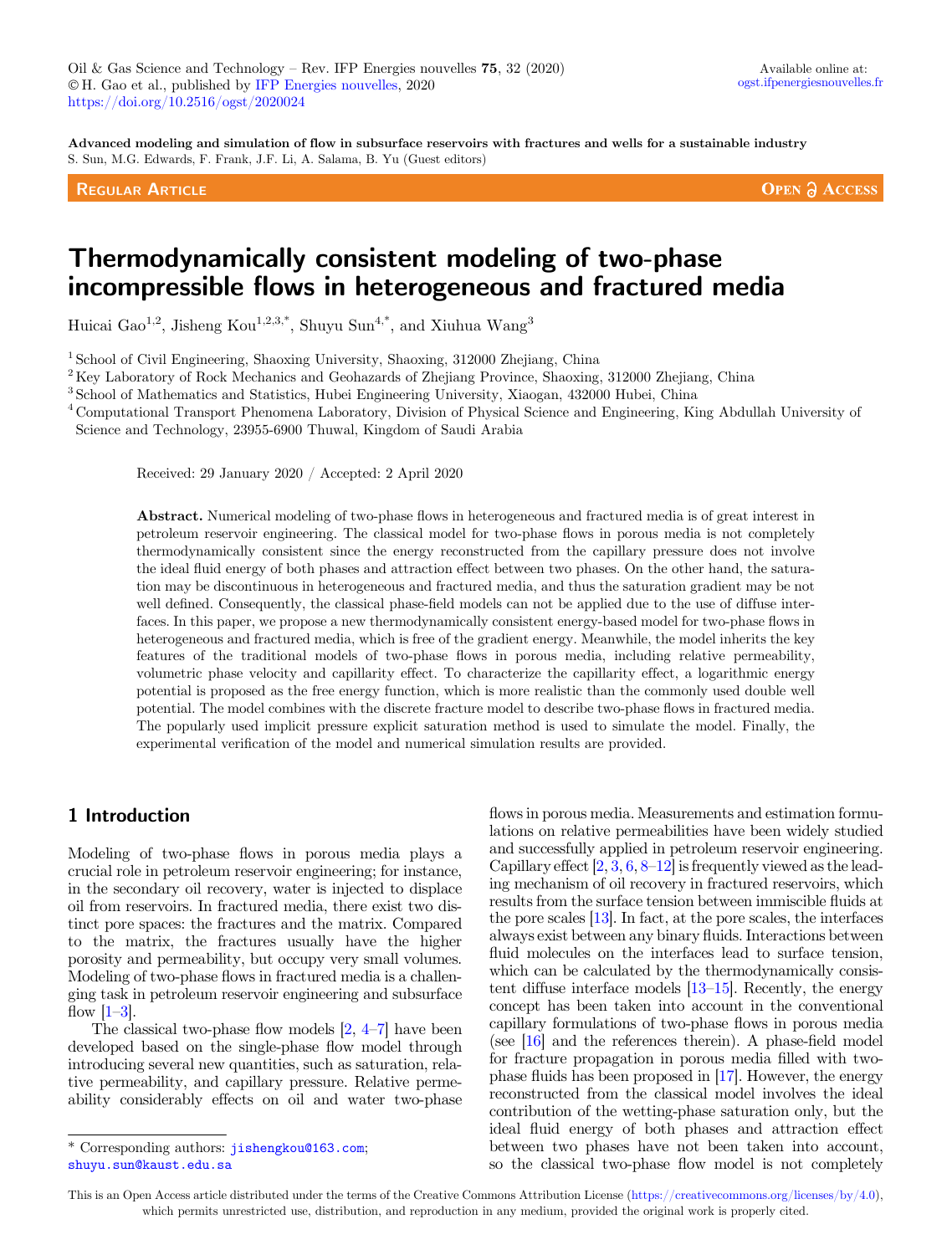<span id="page-1-0"></span>thermodynamically consistent. Phase-field models for twophase flows have been extensively studied in the literature, for instance [\[18](#page-10-0)–[22\]](#page-10-0). Thermodynamically consistent phasefield-based diffuse interface models and simulation of twophase flows in porous media have been reported in the literature, for instance [[23](#page-10-0)–[30](#page-11-0)], which introduce free energy potentials to characterize capillarity effect caused by the surface tension. The key ingredient of phase-field models of binary fluids is that a free energy potential is introduced to characterize phase behaviors, especially capillarity effect caused by the surface tension. In phase-field models, the general free energy is usually composed of two terms: the bulk free energy and gradient energy. The latter is introduced to account for the gradual phase transmission between binary bulk fluids, which results in clear, but very thin diffusive interfaces rather than sharp interfaces. For a realistic two-phase system, the interface thickness is usually less than ten nanometers [[13](#page-10-0)–[15](#page-10-0), [31,](#page-11-0) [32](#page-11-0)]. However, there are no clear diffuse interfaces for binary immiscible fluids in porous media; actually, clear interfaces only exist at the microscopic pore scales. The phase saturations, as well as Darcy's velocities, are the volumetric variables at the macroscopic Darcy's scales. This means that the gradient energy has no physical basis for two-phase flows in porous media. Moreover, the saturation may be discontinuous in heterogeneous media and in fractured media [\[3](#page-10-0), [6](#page-10-0)], and thus the gradient of saturation may be not well defined from a mathematical point of view. In addition, the effect of relative permeabilities is never taken into account in some phase-field models of two-phase flows in porous media. To fix the above defects, we will propose a new energy-based model of two-phase flows in porous media, which will be proved to be thermodynamically consistent and have great potentials in practical engineering applications.

For multi-phase flows in fractured media, several mathematical models have been developed in the literature [\[2,](#page-10-0) [3](#page-10-0), [6,](#page-10-0) [33](#page-11-0)–[40](#page-11-0)], such as the single-porosity model, the dualporosity/dual-permeability model, and the discrete-fracture model. The single-porosity model treats the fractures as the matrix, and thus the excessive gridcells are needed due to the geometrical scale contrast between the matrix and the fractures. In the dual-porosity/dual-permeability model [\[34,](#page-11-0) [37,](#page-11-0) [39,](#page-11-0) [40](#page-11-0)], empirical functions to describe the matrix-fracture mass transfer incorporate ad hoc shape factors, and moreover, no theory is available for the calculation of shape factors in two-phase flows with capillary [\[3](#page-10-0)]. A twophase flow model with local nonequilibrium in double porosity media has been derived in [[41](#page-11-0)] using the homogenization approach, and this model includes the long-memory effects of the microscopic disequilibrium and the mass transfer between fractures and blocks. The discrete fracture model [\[35](#page-11-0), [36\]](#page-11-0) is based on the conception that the fracture aperture is very small compared to the matrix blocks, and as a consequence, we can simplify the fracture as the lower dimensional domain to reduce the contrast of geometric scales occurring in the single-porosity model. It is demonstrated in [\[3,](#page-10-0) [6\]](#page-10-0) that the discrete fracture model is more preferable in computational efficiency. In this paper, we will present a discrete fracture energy-based model for twophase flows in fractured media.

The IMplicit Pressure Explicit Saturation (IMPES) method [\[42](#page-11-0)–[51\]](#page-11-0) is an extensively used time-stepping approach for multi-phase flow simulation. Based on multiphysics processes of two-phase flows, the IMPES method treats the pressure implicitly and the saturation explicitly in the pressure equation, and thus leads to a linear pressure equation. The treatments result in the decoupling relationship between the pressure equation and the saturation equation, and as a result, the saturation can be calculated explicitly. In this paper, an IMPES scheme will be developed for the proposed model of two-phase flows in heterogeneous media and fractured media.

The rest of this paper is structured as follows. In Section 2, we present the model formulations for two-phase flows in heterogeneous and fractured media. In [Section 3](#page-5-0), the IMPES scheme is formulated for the proposed model. In [Section 4,](#page-5-0) the experimental verification of the model is given. In [Section 5](#page-6-0), numerical examples are provided and discussed. Finally, the concluding remarks are provided in [Section 6.](#page-10-0)

# 2 Mathematical model

In this section, we present a thermodynamically consistent energy-based model of incompressible, immiscible twophase flows in heterogeneous porous media and fractured media.

#### 2.1 Basic model equations

Here, the wetting phase is denoted by the subscript  $w$ , while the non-wetting phase is denoted by the subscript  $n$ . For the oil/water two-phase system, water and oil are the wetting phase and non-wetting phase, respectively. We let  $\phi$  be the porosity of a porous medium, which may vary in space, but keeps constant with time. The saturation of phase  $\alpha$ , denoted by  $S_{\alpha}$ , where  $\alpha = w$ , n, is the volume fraction of the void of a porous medium filled by phase  $\alpha$ . The void volume of porous medium is jointly filled by binary fluids, so the saturations satisfy the constraint,

$$
S_w + S_n = 1. \tag{1}
$$

The mass conservation equation of each fluid is formulated as,

$$
\phi \frac{\partial S_{\alpha}}{\partial t} + \nabla \cdot \mathbf{u}_{\alpha} = q_{\alpha}, \quad \alpha = w, n,
$$
 (2)

where t is the time,  $\mathbf{u}_{\alpha}$  denotes Darcy's velocity of phase  $\alpha$ , and  $q_{\alpha}$  stands for the injection/production rate of phase  $\alpha$ .

The phase-field models introduce the free energy potentials to characterize phase behaviors, and capillarity effect caused by the surface tension is also modeled therein. In phase-field models, the general free energy usually contains the bulk free energy and gradient energy. The latter accounts for the gradient energy contributions on the diffuse interfaces. For a realistic two-phase system, the interface thickness is usually no more than a few nanometers [[13](#page-10-0)–[15,](#page-10-0) [32\]](#page-11-0). So the diffuse interfaces between two phases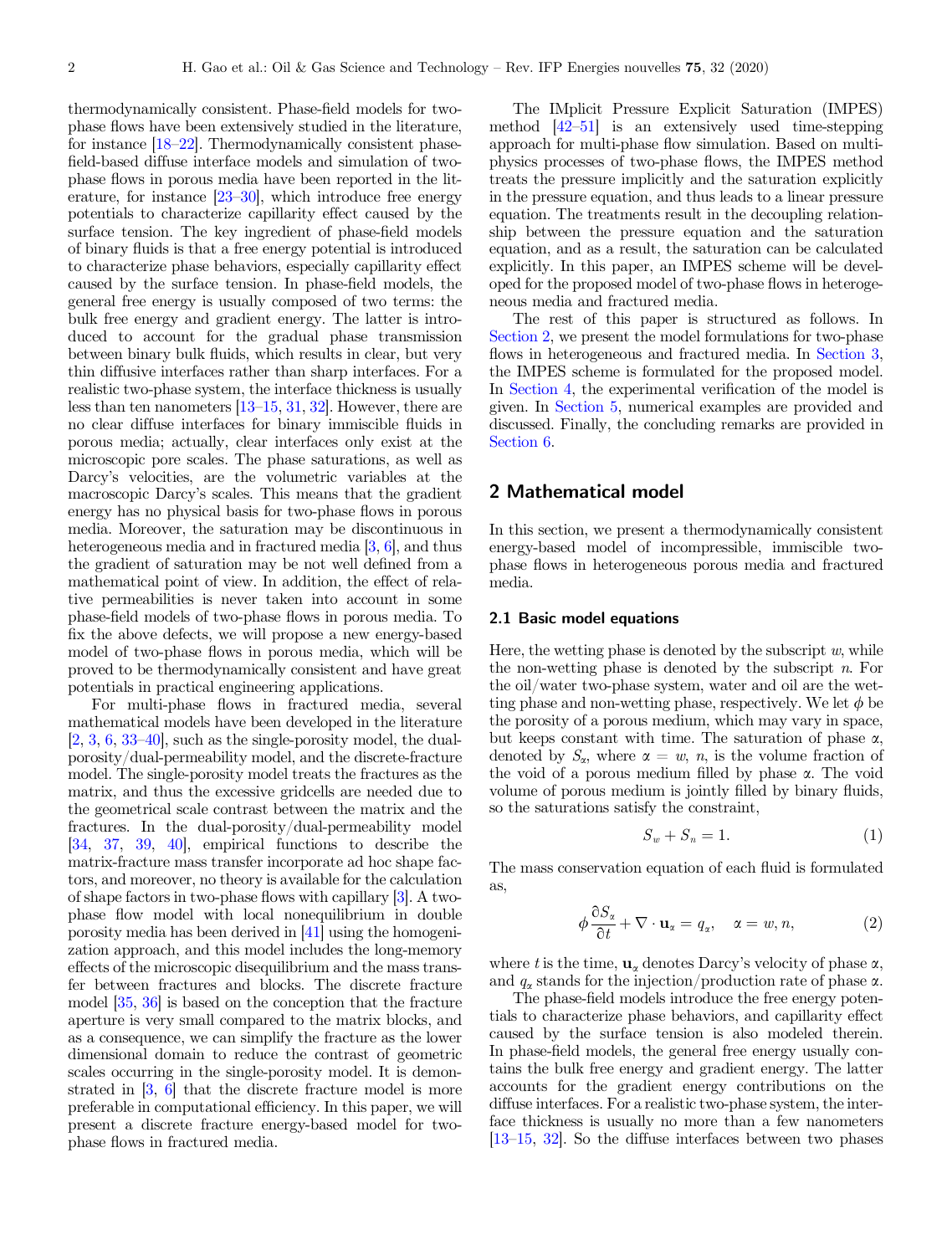<span id="page-2-0"></span>only exist at the microscopic pore scales, and the gradient energy has no physical meaning for two-phase flows in porous media. What's more, the saturation may be discontinuous in heterogeneous and fractured media [\[3](#page-10-0), [6\]](#page-10-0), and thus the gradient of saturation may be not well defined from a mathematical point of view. Consequently, the gradient free energy in the classical phase-field models should not be taken into account for two-phase flows in porous media.

There have been several bulk free energy functions used for phase-field models in the literature, for instance, the double well potential and logarithmic Flory–Huggins energy potential. From a physical view of point, the logarithmic energy potential is more realistic than the double well potential  $[52-54]$  $[52-54]$  $[52-54]$  $[52-54]$ ; in fact, it can be viewed as a simplified approximation of the Helmholtz free energy [\[55](#page-11-0)] determined by realistic equations of state, e.g. van der Waals equation of state and Peng–Robinson equation of state [\[56\]](#page-11-0), which are widely employed in physics and oil–gas engineering respectively. Let  $S_{r\alpha}$  be the residual saturation of phase  $\alpha$  and let  $\zeta = 1 - S_{rw} - S_{rn}$ . We propose the following logarithmic free energy function  $F$  as,

$$
F(S_w, S_n) = \sum_{\alpha = w,n} \varsigma \gamma_\alpha S_\alpha^e (\ln \left( S_\alpha^e \right) - 1) + \varsigma \gamma_{wn} S_w^e S_n^e, \quad (3)
$$

where  $\gamma_{\alpha}$  and  $\gamma_{wn}$  are the energy parameters that measure the capillary intensity, and  $S^e_{\alpha}$  is the normalized satura-<br>tion defined by tion defined by,

$$
S_{\alpha}^e = \frac{S_{\alpha} - S_{r\alpha}}{\varsigma}.
$$

The free energy in equation  $(3)$  is a combination of Flory– Huggins energy potential and Helmholtz free energy determined by Peng–Robinson equation of state. The first part in the energy function equation  $(3)$  accounts for the ideal fluid energy, while the attraction effect is taken into account in the second part of  $F$  [\[55\]](#page-11-0). The gravitational potential energy is expressed as,

$$
G(S_w, S_n) = gz \sum_{\alpha = w, n} S_{\alpha} \rho_{\alpha}, \qquad (4)
$$

where g is the gravity acceleration, z is the depth, and  $\rho_{\alpha}$  is the mass density of phase  $\alpha$ . The total energy U is the sum of the free energy and gravitational potential energy,

$$
U(S_w, S_n) = F(S_w, S_n) + G(S_w, S_n). \tag{5}
$$

We remark that  $\gamma_{\alpha}$  and  $\gamma_{wn}$  may depend on the medium properties, such as porosity and permeability, and thus it may vary in different spaces of heterogeneous and fractured media. Indeed, if we take  $\gamma = \gamma_w = \gamma_n = \gamma_{wn}$ ,  $\gamma$  can be viewed as the macroscopic mean value of microscopic capillary pressure caused by the surface tension between binary fluids. There have been a few formulations to describe the microscopic capillary pressure, for instance, the famous Young–Laplace equation:

$$
\gamma = \frac{2\sigma}{\varepsilon},\tag{6}
$$

where  $\sigma$  is the surface tension and  $\varepsilon$  measures the pore radius at pore scales.

The chemical potentials are defined as the partial derivatives of F with respect to  $S_w$  and  $S_n$ ,

$$
\mu_w(S_w, S_n) = \frac{\partial F(S_w, S_n)}{\partial S_w} = \gamma_w \ln \left( S_w^e \right) + \gamma_{wn} S_n^e, \tag{7}
$$

$$
\mu_n(S_w, S_n) = \frac{\partial F(S_w, S_n)}{\partial S_n} = \gamma_n \ln(S_n^e) + \gamma_{wn} S_w^e. \tag{8}
$$

In heterogeneous media and fractured media,  $\mu_{\alpha}$  may be continuous in space, whereas  $\gamma_{\alpha}$  and  $\gamma_{wn}$  may take different values for different types of media, and as a consequence, the saturation may be discontinuous in space. The derivative of the gravitational potential energy G with respect to  $S_{\alpha}$  is expressed as,

$$
\nu_{\alpha} = \frac{\partial G}{\partial S_{\alpha}} = \rho_{\alpha} gz. \tag{9}
$$

The modified Darcy's law for phase  $\alpha$  is formulated as,

$$
\mathbf{u}_{\alpha} = -\frac{k_{r\alpha}}{\eta_{\alpha}} \mathbf{K} \nabla (p + \mu_{\alpha} + v_{\alpha}), \quad \alpha = w, n,
$$
 (10)

where  $p$  is the pressure,  $\bf{K}$  represents the absolute permeability tensor of the porous medium,  $k_{r\alpha}$  is the relative permeability of phase  $\alpha$  and  $\eta_{\alpha}$  is the viscosity of phase  $\alpha$ . We note that the physical meaning of the pressure  $p$  is relevant to the free energy, which will be discussed in detail in [Section 2.3.](#page-3-0) The absolute permeability  $\bf{K}$  is the symmetric positive definite tensor. The relative permeability  $k_{rx}$  of phase  $\alpha$  is a nonnegative function of  $S_{\alpha}$ , for instance [[3\]](#page-10-0),

$$
k_{rw} = (S_w^e)^{l_w}, \quad k_{rn} = (S_n^e)^{l_n}, \tag{11}
$$

where  $l_w$  and  $l_n$  are positive integers. It is distinguished from the traditional Darcy model of two-phase flows in porous media that the chemical potential is involved in equation (12) as one of primary driving forces in addition to pressure. To simplify the notations, we define the phase mobility  $\lambda_{\alpha} = \frac{k_{rx}}{\eta_{\alpha}}$  and rewrite equation (10) as,

$$
\mathbf{u}_{\alpha} = -\lambda_{\alpha} \mathbf{K} \nabla (p + \mu_{\alpha} + v_{\alpha}), \quad \alpha = w, n. \tag{12}
$$

In summary, the phase-field model of two-phase flows in porous media is a system of equations  $(2)$  and  $(12)$  associated with the constraint equation [\(1\)](#page-1-0) and the formulations of the free energy and chemical potential. The proper boundary conditions are also required to complete the model, which rely on specific problems.

#### 2.2 Thermodynamical consistency

The free energy of the proposed model has been constructed based on thermodynamical principles, and thus it is thermodynamically consistent. We now prove that the model obeys the second law of thermodynamics; that is, the total energy U of isothermal fluids in a closed domain would be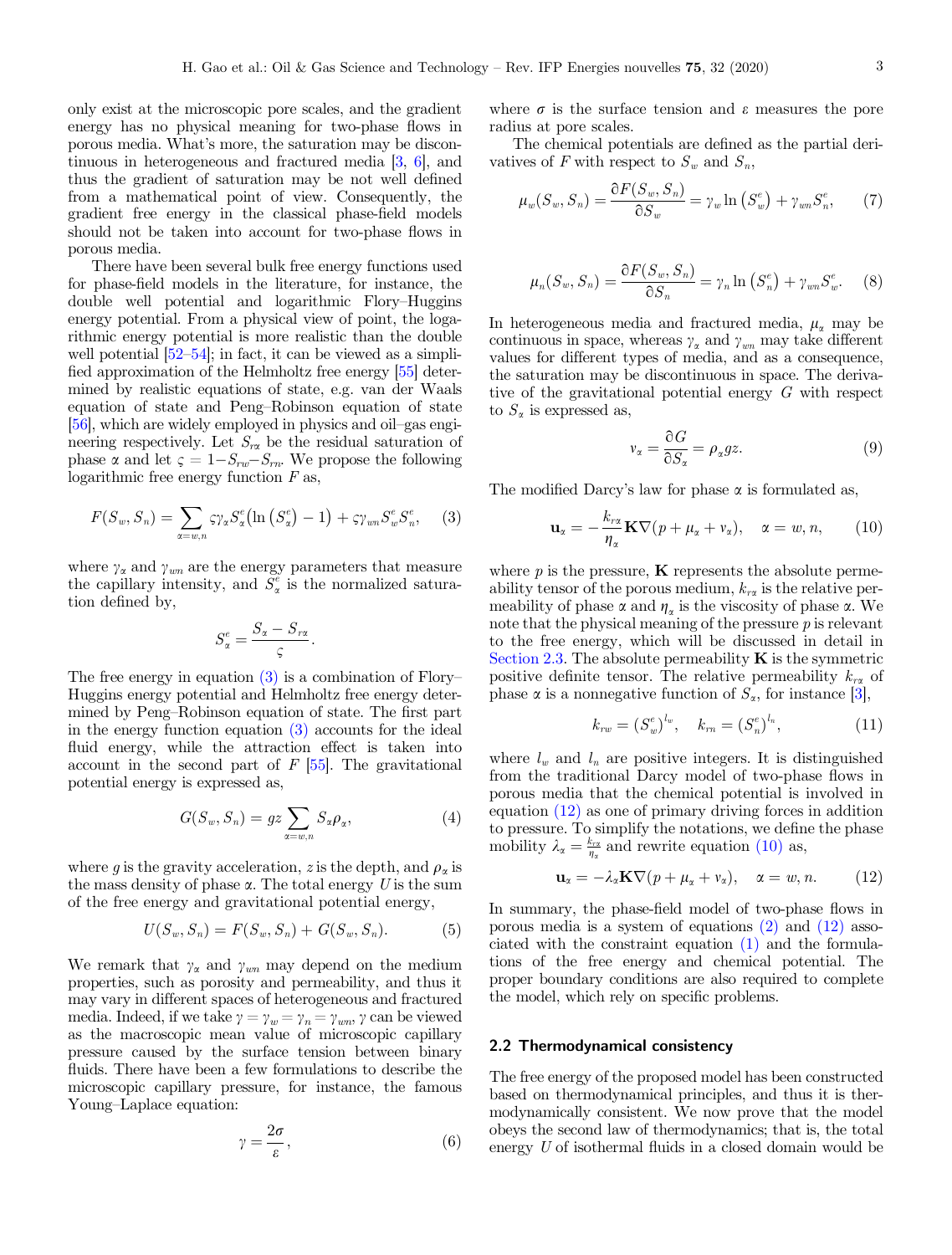<span id="page-3-0"></span>decreasing with time until an equilibrium state is reached [\[55,](#page-11-0) [57](#page-11-0)]. More precisely, in a spatial domain  $\Omega$ , we consider the simplified model,

$$
\phi \frac{\partial S_{\alpha}}{\partial t} + \nabla \cdot \mathbf{u}_{\alpha} = 0, \quad \alpha = w, n,
$$
\n(13)

$$
\mathbf{u}_{\alpha} = -\lambda_{\alpha} \mathbf{K} \nabla (p + \mu_{\alpha} + \nu_{\alpha}), \quad \alpha = w, n,
$$
 (14)

associated with the boundary conditions,

$$
\mathbf{u}_{\alpha} \cdot \mathbf{n} = 0, \quad \text{on} \quad \partial \Omega, \quad \alpha = w, n,
$$
 (15)

where **n** is the outward unit normal vector to  $\partial\Omega$ .

Using the constraint  $S_w + S_n = 1$ , we derive the divergence-free condition from equation (13) as,

$$
\nabla \cdot (\mathbf{u}_w + \mathbf{u}_n) = 0. \tag{16}
$$

We define the auxiliary phase velocity,

$$
\mathbf{v}_{\alpha} = -\mathbf{K}\nabla(p + \mu_{\alpha} + v_{\alpha}), \quad \alpha = w, n. \tag{17}
$$

Then equation  $(14)$  is rewritten as,

$$
\mathbf{u}_{\alpha} = \lambda_{\alpha} \mathbf{v}_{\alpha}, \quad \alpha = w, n. \tag{18}
$$

It is deduced from equations (17) and (18) using equation (16) that,

$$
\sum_{\alpha=w,n} \int_{\Omega} \lambda_{\alpha} \mathbf{v}_{\alpha} \cdot \mathbf{K}^{-1} \mathbf{v}_{\alpha} dx = \sum_{\alpha=w,n} \int_{\Omega} \mathbf{u}_{\alpha} \cdot \mathbf{K}^{-1} \mathbf{v}_{\alpha} dx
$$

$$
= - \sum_{\alpha=w,n} \int_{\Omega} \mathbf{u}_{\alpha} \cdot \nabla (p + \mu_{\alpha} + \nu_{\alpha}) dx
$$

$$
= \sum_{\alpha=w,n} \int_{\Omega} (p + \mu_{\alpha} + \nu_{\alpha}) \nabla \cdot \mathbf{u}_{\alpha} dx
$$

$$
= \sum_{\alpha=w,n} \int_{\Omega} (\mu_{\alpha} + \nu_{\alpha}) \nabla \cdot \mathbf{u}_{\alpha} dx \qquad (19)
$$

Since  $\lambda_{\alpha} \geq 0$  and **K** is the symmetric positive definite tensor, we deduce using equation (13) that,

$$
\int_{\Omega} \phi \frac{\partial U}{\partial t} dx = \int_{\Omega} \phi \frac{\partial (F + G)}{\partial t} dx = \sum_{\alpha = w, n} \int_{\Omega} \phi \frac{\partial (F + G)}{\partial s_{\alpha}} \frac{\partial s_{\alpha}}{\partial t} dx
$$

$$
= \sum_{\alpha = w, n} \int_{\Omega} (\mu_{\alpha} + v_{\alpha}) \phi \frac{\partial s_{\alpha}}{\partial t} dx
$$

$$
= - \sum_{\alpha = w, n} \int_{\Omega} (\mu_{\alpha} + v_{\alpha}) \nabla \cdot \mathbf{u}_{\alpha} dx
$$

$$
= - \sum_{\alpha = w, n} \int_{\Omega} \lambda_{\alpha} \mathbf{v}_{\alpha} \cdot \mathbf{K}^{-1} \mathbf{v}_{\alpha} dx \le 0. \tag{20}
$$

Thus, the proposed model is thermodynamically consistent.

#### 2.3 Special cases

We now present several special cases of the proposed model, one of which is the classical two-phase flow model.

The  $\alpha$ -phase pressure is denoted by  $p_{\alpha}$ , where  $\alpha = w$ , n. The capillary pressure  $p_c$  is defined as the difference between two phase pressures as,

$$
p_c = p_n - p_w. \tag{21}
$$

As usual, the capillary pressure can be described as a function of saturations. For the proposed model, we take,

$$
p_c = \mu_n - \mu_w. \tag{22}
$$

In the first special case, we take  $\gamma_n = \gamma_{wn} = 0$ , and as a result,  $\mu_n = 0$ . From equation (22), the capillary pressure changes into  $p_c = -\mu_w$ . Darcy's velocity of the wetting phase is rewritten as,

$$
\mathbf{u}_w = -\lambda_w \mathbf{K} \nabla (p + \mu_w + v_w) \n= -\lambda_w \mathbf{K} \nabla (p - p_c + v_w) \n= -\lambda_w \mathbf{K} \nabla (p + p_w - p_n + v_w),
$$
\n(23)

which leads to  $p = p_n$  as a result of,

$$
\mathbf{u}_w = -\lambda_w \mathbf{K} \nabla (p_w + v_w). \tag{24}
$$

Thus, we obtain the Darcy velocity of the non-wetting phase as,

$$
\mathbf{u}_n = -\lambda_n \mathbf{K} \nabla (p + v_n) = -\lambda_n \mathbf{K} \nabla (p_n + v_n). \tag{25}
$$

From equation [\(7\),](#page-2-0) the capillary pressure has the form  $p_c = -\gamma_w \ln(S_w^e)$ . So this case is the classical two-phase flow<br>model 13, 6, 42, 46–481. In this case, the model usually model [[3,](#page-10-0) [6](#page-10-0), [42,](#page-11-0) [46](#page-11-0)–[48](#page-11-0)]. In this case, the model usually describes an imbibition displacement process; for instance, water is displacing oil.

In the second special case, we take  $\gamma_w = \gamma_{vm} = 0$ , and then the capillary pressure becomes  $p_c = \mu_n$ . Darcy's velocity of the non-wetting phase is rewritten as,

$$
\mathbf{u}_n = -\lambda_n \mathbf{K} \nabla (p + \mu_n + v_n)
$$
  
=  $-\lambda_n \mathbf{K} \nabla (p + p_c + v_n)$ , (26)  
=  $-\lambda_n \mathbf{K} \nabla (p + p_n - p_w + v_n)$ 

which results in  $p = p_w$ . Consequently, we obtain the formulation of Darcy's velocities as,

$$
\mathbf{u}_{\alpha} = -\lambda_{\alpha} \mathbf{K} \nabla (p_{\alpha} + v_{\alpha}), \quad \alpha = w, n. \tag{27}
$$

In this case, the model can describe a drainage displacement process, for instance, oil displacing water [\[2\]](#page-10-0).

In the third special case, we take  $\gamma_w = \gamma_n = \gamma$  and  $\gamma_{wn} = 0$ , where  $\gamma$  is a constant. Moreover,  $S_{rw} = S_{rn} = 0$ . In this case, we have  $\mu_{\alpha} = \gamma \ln(S_{\alpha})$  and then we deduce,

$$
S_w \nabla \mu_w + S_n \nabla \mu_n = \gamma S_w \nabla \ln(S_w) + \gamma S_n \nabla \ln(S_n)
$$
  
=  $\gamma \nabla S_w + \gamma \nabla S_n = 0.$  (28)

Taking into account equations  $(21)$ ,  $(22)$  and  $(28)$ , we deduce the formulations of Darcy's velocities as,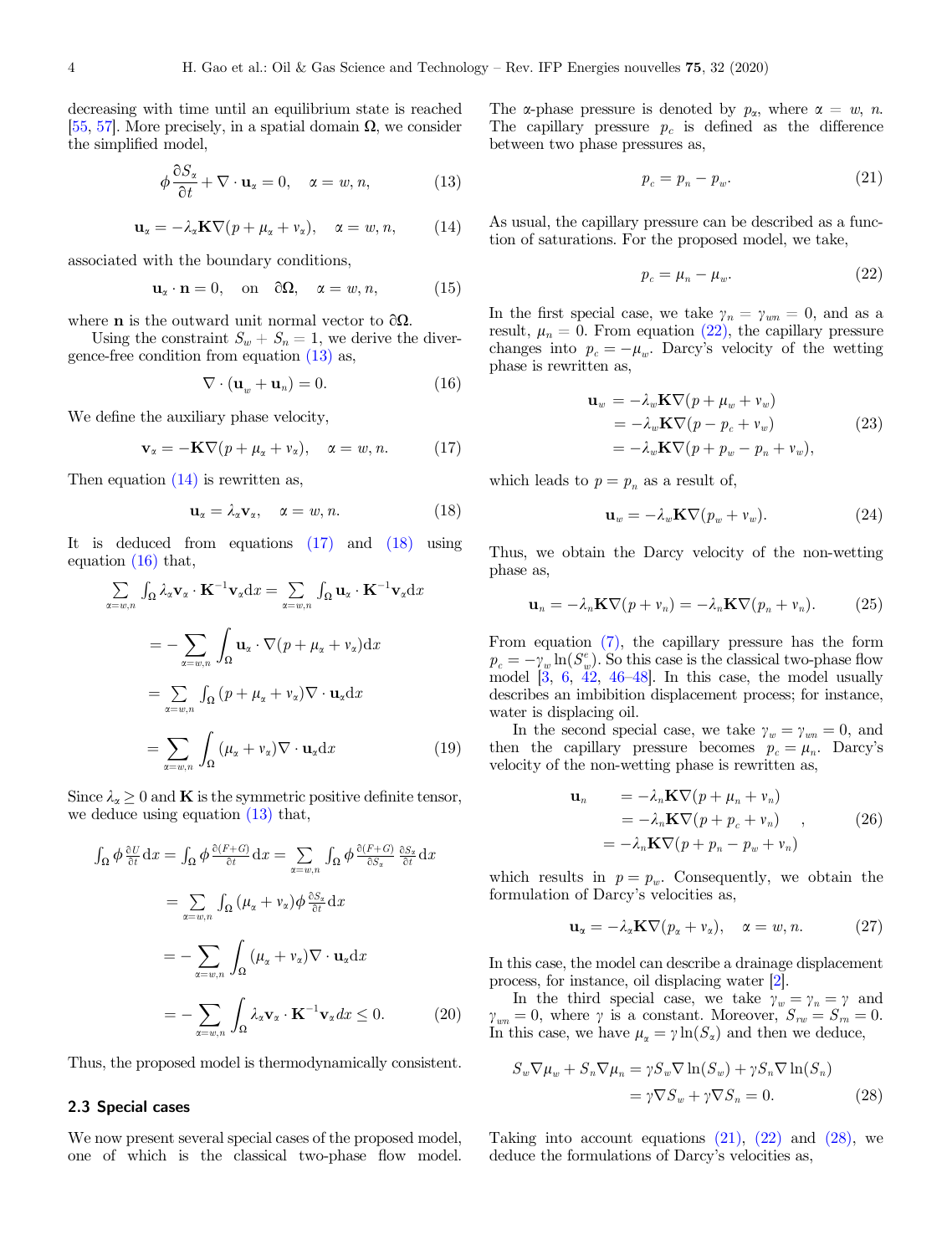<span id="page-4-0"></span>
$$
\mathbf{u}_w = -\lambda_w \mathbf{K} \nabla (p + \mu_w + v_w)
$$
  
\n
$$
= -\lambda_w \mathbf{K} (\nabla p + \nabla \mu_w - S_n \nabla \mu_n - S_w \nabla \mu_w + \nabla v_w)
$$
  
\n
$$
= -\lambda_w \mathbf{K} (\nabla p + S_n \nabla (\mu_w - \mu_n) + \nabla v_w)
$$
  
\n
$$
= -\lambda_w \mathbf{K} (\nabla p - S_n \nabla p_c + \nabla v_w)
$$
  
\n
$$
= -\lambda_w \mathbf{K} (\nabla p - S_n \nabla (p_n - p_w) + \nabla v_w)
$$
  
\n
$$
= -\lambda_w \mathbf{K} (\nabla p_w + \nabla p - S_n \nabla p_n - S_w \nabla p_w + \nabla v_w), (29)
$$

$$
\mathbf{u}_n = -\lambda_n \mathbf{K} \nabla (p + \mu_n + v_n)
$$
  
\n
$$
= -\lambda_n \mathbf{K} (\nabla p + \nabla \mu_n - S_n \nabla \mu_n - S_w \nabla \mu_w + \nabla v_n)
$$
  
\n
$$
= -\lambda_n \mathbf{K} (\nabla p + S_w \nabla (\mu_n - \mu_w) + \nabla v_n)
$$
  
\n
$$
= -\lambda_n \mathbf{K} (\nabla p + S_w \nabla p_c + \nabla v_n)
$$
  
\n
$$
= -\lambda_n \mathbf{K} (\nabla p + S_w \nabla (p_n - p_w) + \nabla v_n)
$$
  
\n
$$
= -\lambda_n \mathbf{K} (\nabla p_n + \nabla p - S_n \nabla p_n - S_w \nabla p_w + \nabla v_n), \quad (30)
$$

which lead to the weighted pressure as,

$$
\nabla p = S_n \nabla p_n + S_w \nabla p_w, \qquad (31)
$$

as a result of,

$$
\mathbf{u}_{\alpha} = -\lambda_{\alpha} \mathbf{K} \nabla (p_{\alpha} + v_{\alpha}), \quad \alpha = w, n. \tag{32}
$$

In this case, the model describes the imbibition and drainage mixed displacement process.

The above derivations of special cases show that specified pressure and capillary pressure can be derived from specified free energy. This means that for the energy-based model proposed in this paper, the major effort will be devoted to designing the physically reasonable free energy formulations rather than caring the specific pressures and capillary pressure. Generally speaking, the free energy can be constructed using relevant physical laws and relations rather than simple empirical formulations. The resultant model will be naturally consistent with thermodynamics. This is a pronounced feature of the proposed energy-based model.

#### 2.4 Alternative formulation

There is not a pressure equation in the system of two-phase flow model, so we need to reconstruct an equation for pressure. Following the two-phase flow formulation for the classical two-phase flow model [\[3,](#page-10-0) [6\]](#page-10-0), we provide an alternative formulation for the proposed model. The alternative formulation is a system composed of a pressure equation and a saturation equation, which can be solved more conveniently than the original system.

We define the general phase potential,

$$
\Phi_{\alpha} = p + \mu_{\alpha} + \nu_{\alpha}, \quad \alpha = w, n,
$$
\n(33)

and the general capillary potential,

$$
\Phi_c = \Phi_n - \Phi_w = \mu_n - \mu_w + \nu_n - \nu_w. \tag{34}
$$

Then we rewrite the velocity of phase  $\alpha$  as,

$$
\mathbf{u}_{\alpha} = -\lambda_{\alpha} \mathbf{K} \nabla \Phi_{\alpha}, \quad \alpha = w, n. \tag{35}
$$

The total velocity  $u_t$  is defined as the sum of velocities of two phases:  $u_t = u_n + u_w$ , which has the equivalent form,

$$
\mathbf{u}_{t} = -\lambda_{w} \mathbf{K} \nabla \Phi_{w} - \lambda_{n} \mathbf{K} \nabla \Phi_{n}
$$
  
=  $-\lambda_{t} \mathbf{K} \nabla \Phi_{w} - \lambda_{n} \mathbf{K} \nabla (\Phi_{n} - \Phi_{w})$   
=  $-\lambda_{t} \mathbf{K} \nabla \Phi_{w} - \lambda_{n} \mathbf{K} \nabla \Phi_{c},$  (36)

where  $\lambda_t = \lambda_w + \lambda_n$  is the total mobility. Furthermore, we define,

$$
\mathbf{u}_a = -\lambda_t \mathbf{K} \nabla \Phi_w, \quad \mathbf{u}_c = -\lambda_n \mathbf{K} \nabla \Phi_c.
$$
 (36)

As a result,  $\mathbf{u}_t$  is reformulated as,

$$
\mathbf{u}_t = \mathbf{u}_a + \mathbf{u}_c. \tag{38}
$$

We define the fractional flow function  $\xi_w = \lambda_w/\lambda_t$ . The wetting-phase velocity is rewritten as,

$$
\mathbf{u}_w = \xi_w \mathbf{u}_a. \tag{39}
$$

The model is reformulated as the following governing equations,

$$
\nabla \cdot \mathbf{u}_t = -\nabla \cdot \lambda_t \mathbf{K} \nabla \Phi_w - \nabla \cdot \lambda_n \mathbf{K} \nabla \Phi_c = q_t, \qquad (40)
$$

$$
\phi \frac{\partial S_w}{\partial t} + \nabla \cdot (\xi_w \mathbf{u}_a) = q_w,\tag{41}
$$

where  $q_t = q_w + q_n$ .

The boundary  $\partial\Omega$  of the spatial domain  $\Omega$  is decomposed into the Dirichlet part  $\Gamma_D$  and Neumann part  $\Gamma_N$ , where  $\partial \Omega = \Gamma_D \bigcup \Gamma_N$ . The boundary conditions associated to equations  $(40)$  and  $(41)$  are given by,

$$
\Phi_w = \Phi_D \quad \text{on} \quad \Gamma_D,\tag{42}
$$

$$
(\mathbf{u}_a + \mathbf{u}_c) \cdot \mathbf{n} = q_N \quad \text{on} \quad \Gamma_N,\tag{43}
$$

where *n* is the outward unit normal vector to  $\partial\Omega$ . The wetting-phase saturation on the boundary  $\partial\Omega$  is subject to,

$$
S_w = S_w^N \quad \text{on} \quad \Gamma_N. \tag{44}
$$

The initial saturation is provided by,

$$
S_w = S_w^0 \quad \text{in} \quad \Omega. \tag{45}
$$

#### 2.5 Discrete-fracture model

Here, the discrete-fracture model  $[3, 6]$  $[3, 6]$  $[3, 6]$  $[3, 6]$  $[3, 6]$  is applied to describe two-phase flows in fractured media based on the proposed model. The key idea of the discrete-fracture model [[3,](#page-10-0) [6](#page-10-0)] is that for a n-dimensional matrix-fracture domain, the matrix is n-dimensional, and the fractures are approximated as the  $(n-1)$ -dimension.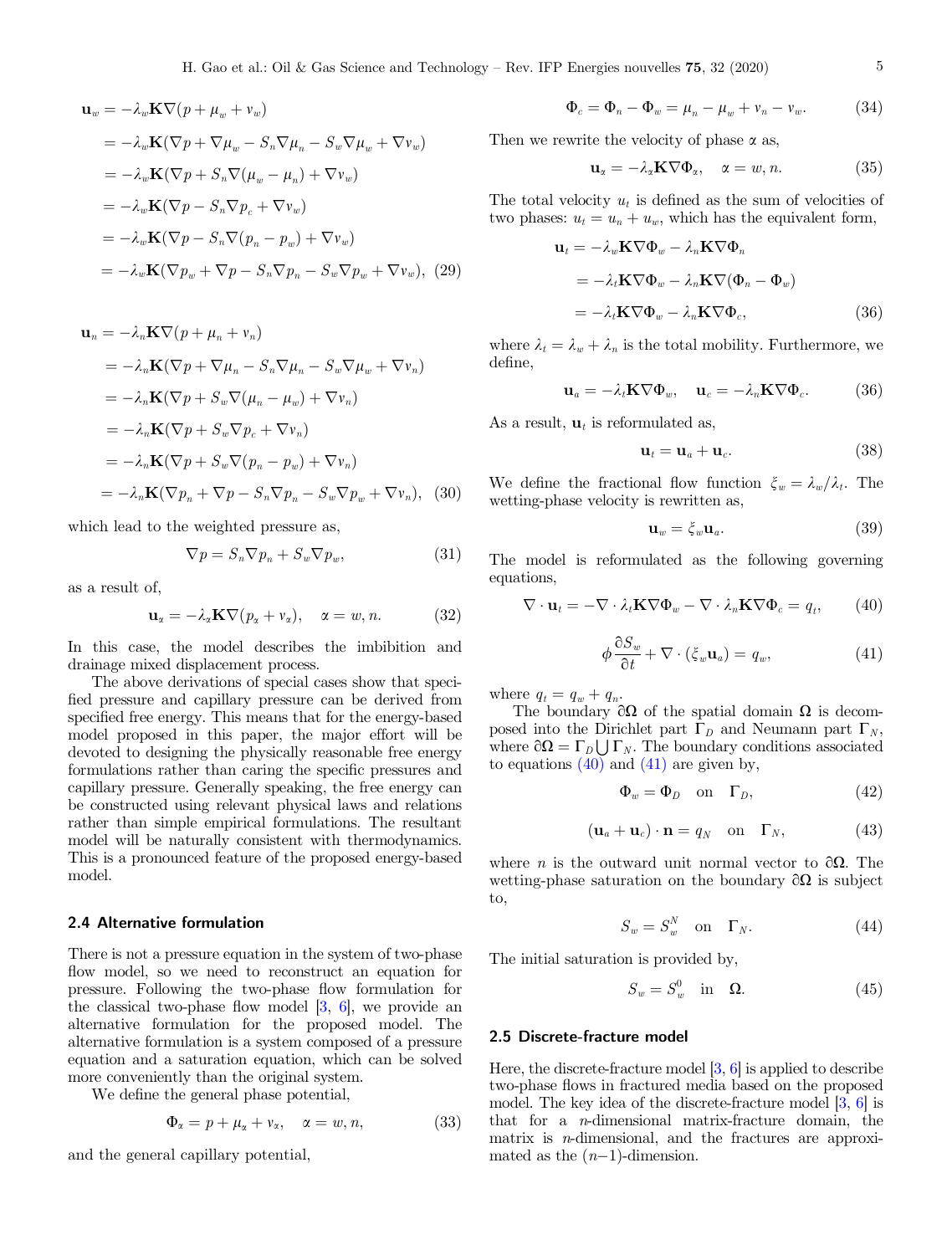<span id="page-5-0"></span>We use the subscript  $m$  to denote the variables defined in the matrix; for example,  $\Phi_{w,m}$  denotes the form of  $\Phi_w$  in the matrix. The pressure equation  $(40)$  in the matrix changes into,

$$
-\nabla \cdot \lambda_{t,m} \mathbf{K}_m \nabla \Phi_{w,m} - \nabla \cdot \lambda_{n,m} \mathbf{K}_m \nabla \Phi_{c,m} = q_{t,m}. \qquad (46)
$$

In the fracture system, the potentials and saturations are constant along the fracture width, and the pressure equation in the fractures is expressed as,

$$
-\nabla \cdot \lambda_{t,f} \mathbf{K}_f \nabla \Phi_{w,f} - \nabla \cdot \lambda_{n,f} \mathbf{K}_f \nabla \Phi_{c,f} = q_{t,f} + Q_{t,f}, \quad (47)
$$

where the subscript f denotes the fracture and  $Q_{tf}$  stands for the total mass transfer across the matrix-fracture boundaries. The velocities  $\mathbf{u}_a$  in the matrix and fractures are expressed as,

$$
\mathbf{u}_{a,m} = -\lambda_{t,m} \mathbf{K}_m \nabla \Phi_{w,m}, \quad \mathbf{u}_{a,f} = -\lambda_{t,f} \mathbf{K}_f \nabla \Phi_{w,f}.
$$
 (48)

Similarly, we can formulate the saturation equation in the matrix as,

$$
\phi_m \frac{\partial S_{w,m}}{\partial t} + \nabla \cdot (\xi_{w,m} \mathbf{u}_{a,m}) = q_{w,m}, \tag{49}
$$

and the saturation equation in the fractures as,

$$
\phi_f \frac{\partial S_{w,f}}{\partial t} + \nabla \cdot (\xi_{w,f} \mathbf{u}_{a,f}) = q_{w,f} + Q_{w,f},\tag{50}
$$

where  $Q_{w,f}$  represents the mass transfer of wetting phase across the matrix-fracture boundaries.

## 3 Numerical method

The IMplicit Pressure Explicit Saturation (IMPES) method [\[2,](#page-10-0) [42](#page-11-0)–[44,](#page-11-0) [50\]](#page-11-0) is a splitting approach based on physics, in which only a pressure equation is solved implicitly, and the saturation is updated explicitly as long as the pressure is obtained. Compared to the fully implicit scheme, the IMPES method requires smaller computational cost and memory at each time step. This advantage is more pronounced for large-scale numerical simulations.

The total time interval  $[0, T]$  is divided into M time steps as  $0 = t_0 < t_1 < \ldots < t_M = T$ . We denote the time step length by  $\Delta t_i = t_{i+1} - t_i$ . The value of a function v at the time  $t_i$  is denoted by  $v^i$ .

### 3.1 General IMPES method

Following the IMPES method for the classical two-phase flow model [\[3](#page-10-0), [6\]](#page-10-0), we present the IMPES scheme for the proposed model. The relative permeabilities  $k_{r\alpha}$  are calculated from the saturations at the previous time step, and thus the variables  $\lambda_w$ ,  $\lambda_n$ , and  $\lambda_t$  in the pressure equation are treated explicitly. The chemical potentials are computed explicitly as well. The pressure equation is semi-implicitly discretized as,

$$
-\nabla \cdot \lambda_t^i \mathbf{K} \nabla \Phi_w^{i+1} - \nabla \cdot \lambda_n^i \mathbf{K} \nabla \Phi_c^i = q_t^{i+1},\tag{51}
$$

which is a linear, symmetric positive definite equation of pressure and can be easy to be solved. Once the pressure is calculated, the velocity  $\mathbf{u}_{a}^{i+1}$  can be evaluated explicitly as,

$$
\mathbf{u}_a^{i+1} = -\lambda_t^i \mathbf{K} \nabla \Phi_w^{i+1}.
$$
 (52)

The saturation equation of the wetting phase is discretized by the forward Euler time scheme as,

$$
\phi \frac{S_w^{i+1} - S_w^i}{\Delta t_i} + \nabla \cdot (\xi_w^i \mathbf{u}_a^{i+1}) = q_w^{i+1}.
$$
 (53)

As a result, the saturations are updated explicitly.

## 3.2 IMPES method for the discrete-fracture model

The semi-implicit time schemes for the pressure equations  $(46)$  and  $(47)$  in the matrix domain and fractures are formulated as,

$$
-\nabla \cdot \lambda_{t,m}^{i} \mathbf{K}_{m} \nabla \Phi_{w,m}^{i+1} - \nabla \cdot \lambda_{n,m}^{i} \mathbf{K}_{m} \nabla \Phi_{c,m}^{i} = q_{t,m}^{i+1}, \qquad (54)
$$

$$
-\nabla \cdot \lambda_{t,f}^i \mathbf{K}_f \nabla p_f^{i+1} - \nabla \cdot \lambda_{n,f}^i \mathbf{K}_f \nabla \Phi_{c,f}^i = q_{t,f}^{i+1} + Q_{t,f}^{i+1}.
$$
 (55)

Once the pressure equations are solved, the velocities are calculated as,

$$
\mathbf{u}_{a,m}^{i+1} = -\lambda_{t,m}^i \mathbf{K}_m \nabla \Phi_{w,m}^{i+1}, \quad \mathbf{u}_{a,f}^{i+1} = -\lambda_{t,f}^i \mathbf{K}_f \nabla \Phi_{w,f}^{i+1}.
$$
 (56)

The saturations in the matrix domain and fractures are updated as,

$$
\phi_m \frac{S_{w,m}^{i+1} - S_{w,m}^i}{\Delta t_i} + \nabla \cdot \left(\xi_{w,m}^i \mathbf{u}_{a,m}^{i+1}\right) = q_{w,m}^{i+1},\qquad(57)
$$

$$
\phi_f \frac{S_{w,f}^{i+1} - S_{w,f}^i}{\Delta t_i} + \nabla \cdot (\xi_{w,f}^i \mathbf{u}_{a,f}^{i+1}) = q_{w,f}^{i+1} + Q_{w,f}^{i+1}.
$$
 (58)

## 4 Model verification

In this section, we verify the proposed model using the experimental data. We recall that a physically reasonable free energy has already introduced in this paper, and then the corresponding chemical potentials are included in the modified Darcy law. As shown in equation  $(22)$ , the capillary pressure can be obtained from the difference between chemical potentials of two phases. To validate the model, we employ the capillary pressure formulation equation [\(22\)](#page-3-0) to fit the experimental data of water–oil systems pro-vided in [\[58\]](#page-11-0). Using the constraint  $S_w + S_n = 1$ , we can express the capillary pressure function given in equation [\(22\)](#page-3-0) as a function of  $S_w$ , i.e.,  $p_c(S_w)$ . The energy parameters can be calculated by the least squares method: solve the minimizer of,

$$
J(\gamma_w, \gamma_n, \gamma_{nw}) = \sum_{i=1}^{m} (p_c(S_{w,i}) - \overline{p}_{c,i})^2,
$$
 (59)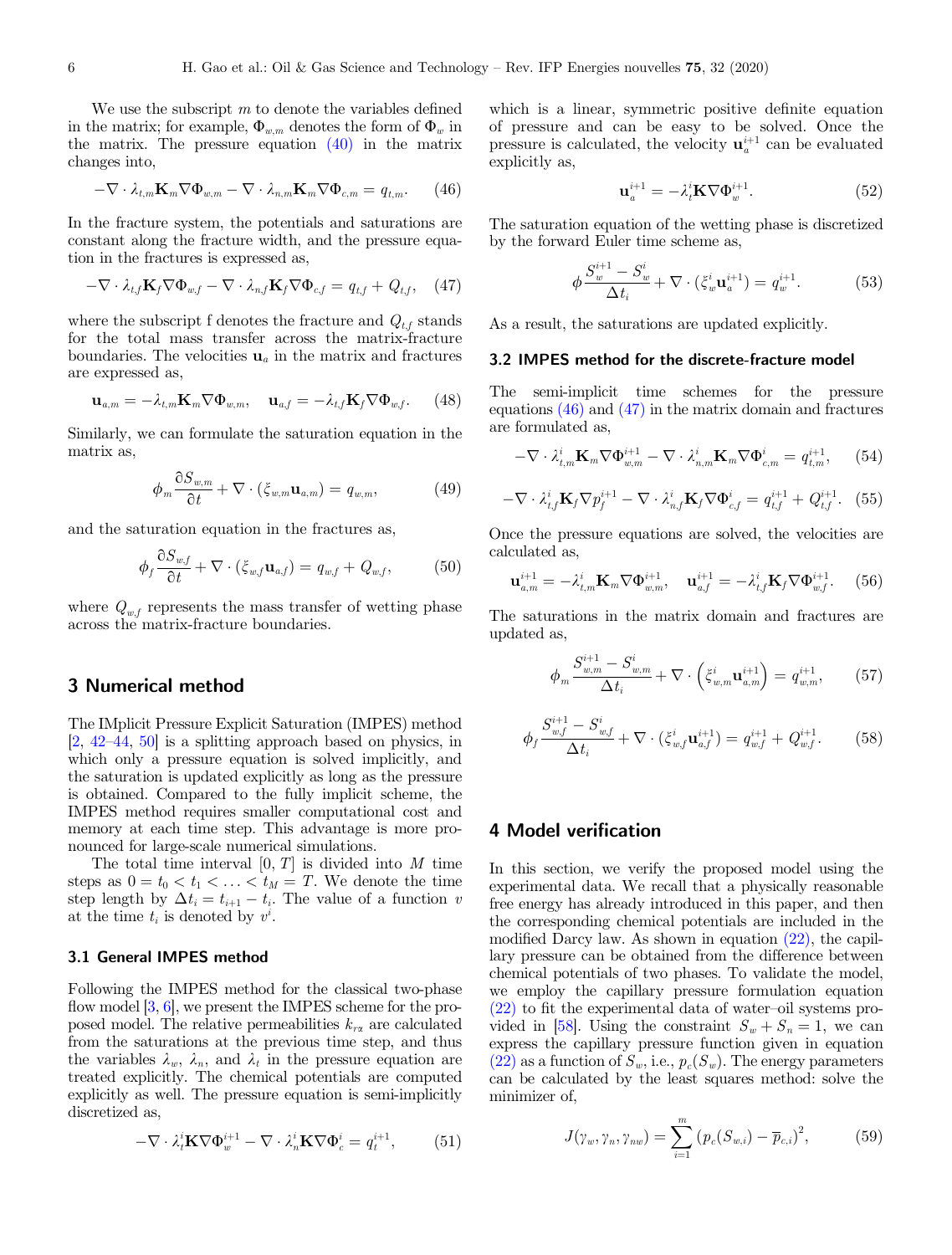<span id="page-6-0"></span>

Fig. 1. Experimental verification of the capillary pressure formulation

where m is the sample size and  $\overline{p}_{c,i}$  is the experimental value of capillary pressure measured at  $S_{w,i}$ .

Figure 1 shows the capability and performance of the capillary pressure function equation [\(22\)](#page-3-0) in approximating the experimental data of three samples in [\[58\]](#page-11-0). Here, the wetting-phase residual saturations are taken as  $S_{rw} =$ 0:098; 0:039; 0:03 for three samples respectively, while  $S_m = 0$  is taken for all samples. It can be observed that the capillary pressure functions are essentially in agreement with the experimental data. The capillary pressure curves clearly demonstrate that the capillary pressure functions are non-convex functions with respect to the saturation  $S_w$ , and thus the conventional convex functions [\[2](#page-10-0), [4](#page-10-0)–[7](#page-10-0), [16](#page-10-0)] for the capillary pressure would not agree with the experimental data.

## 5 Numerical results

The Cell-Centered Finite Difference (CCFD) method is used as the spatial discretization method in numerical simulation. The detailed formulations of CCFD for the discretefracture model can be found in [[59](#page-11-0)].

In numerical examples, we consider the horizontal layers in fractured media with the spatial domain dimensions  $10 \text{ m} \times 10 \text{ m} \times 1 \text{ m}$ , but containing different fracture networks. The fracture aperture is 0.01 m. The porosities of the matrix and fractures are taken as  $\phi_m = 0.2$  and  $\phi_f = 1$ . The absolute permeabilities in the matrix blocks and the fractures are  $1 \text{ md}$  and  $10^5 \text{ md}$ , respectively. The quadratic relative permeabilities are applied in both fractures and matrix; that is,  $l_w = l_n = 2$  in equation [\(11\)](#page-2-0). The viscosities of water and oil are  $\eta_w = 1$  cP and  $\eta_n = 0.5$  cP, respectively. The residual saturations are taken as  $S_{rw} = 0.03$  and  $S_m = 0$ . The energy parameters are taken as  $\gamma_w^m = 0.1166$  bar,  $\gamma_n^m = 0.0108$  bar,  $\gamma_w^m = 0.0742$  bar in the matrix and  $\gamma_v^f = 1.166e - 3$  bar  $\gamma_v^f = 1.08e - 4$  bar  $\gamma_v^f = 1$ and  $\gamma_w^f = 1.166e - 3$  bar,  $\gamma_n^f = 1.08e - 4$  bar,  $\gamma_{nw}^f = 7.42e - 4$  bar in the fractures. The effect of gravity is neglected in the horizontal media.



Fig. 2. Example 1: distribution of fractures.

#### 5.1 Example 1

In this example, we verify thermodynamical consistency of the proposed model; that is, the total free energy of isothermal fluids in a closed domain is decreasing with time. The mass fluxes towards outsides of all boundaries vanish. There is no injection or extraction to the interior of the domain. The distribution of three parallel fractures in the fractured medium is illustrated in Figure 2.

The diffusion between oil and water takes place due to the capillarity effect. The dynamical process is simulated until 1 Pore Volume Injection (PVI). The water distributions at different times are shown in [Figure 3.](#page-7-0) The variation of total energy with time is depicted in [Figure 4.](#page-7-0) It is apparent that total energy is decreasing with time, and as a consequence, thermodynamical consistency of the proposed model is verified.

#### 5.2 Example 2

The fractured medium is the same to that in Example 1 as illustrated in Figure 2. The void of the media is initially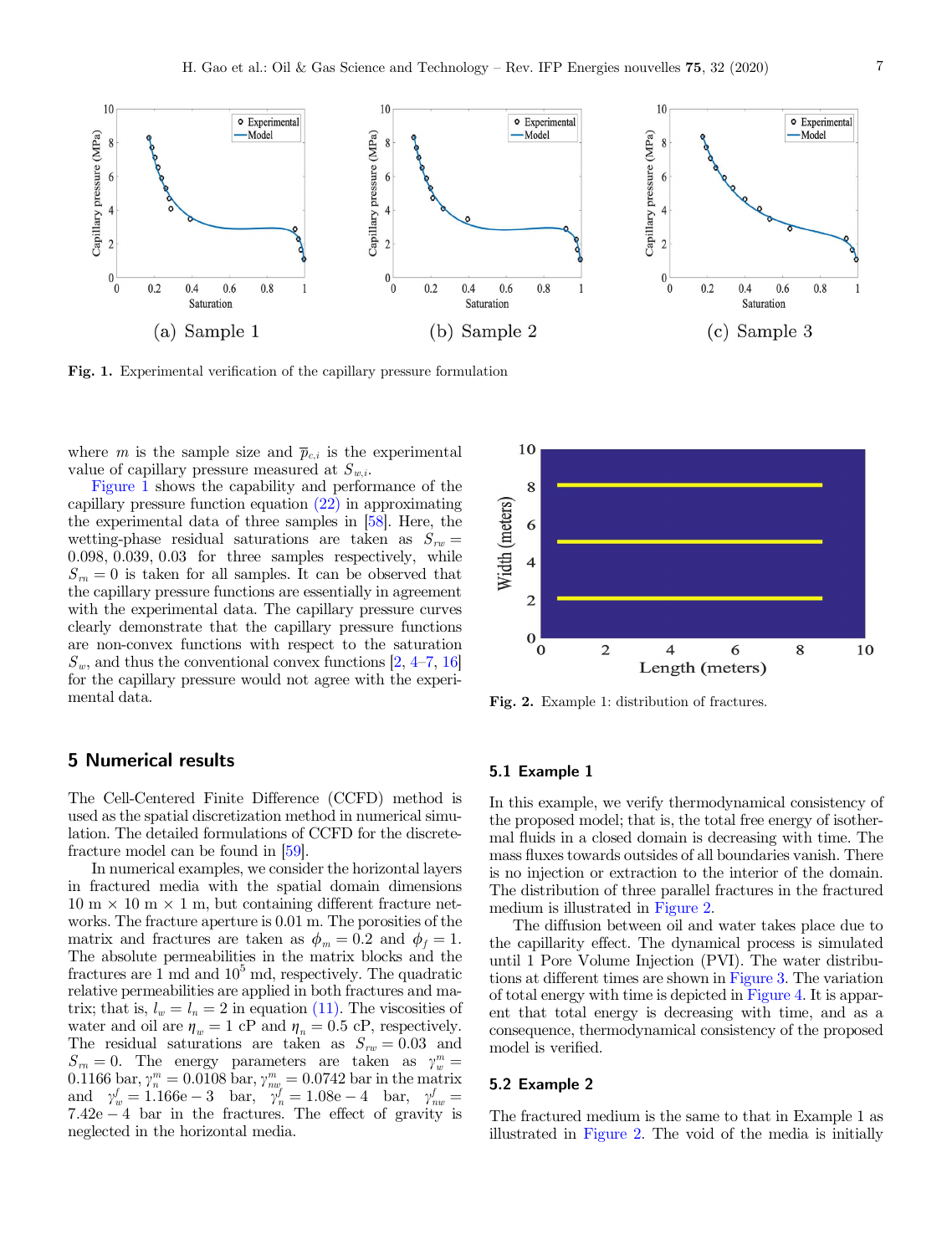<span id="page-7-0"></span>

Fig. 3. Example 1: water saturation contours at different times.



Fig. 4. Example 1: verification of thermodynamical consistency.



Fig. 5. Example 2: water saturation contours with free energy at different times.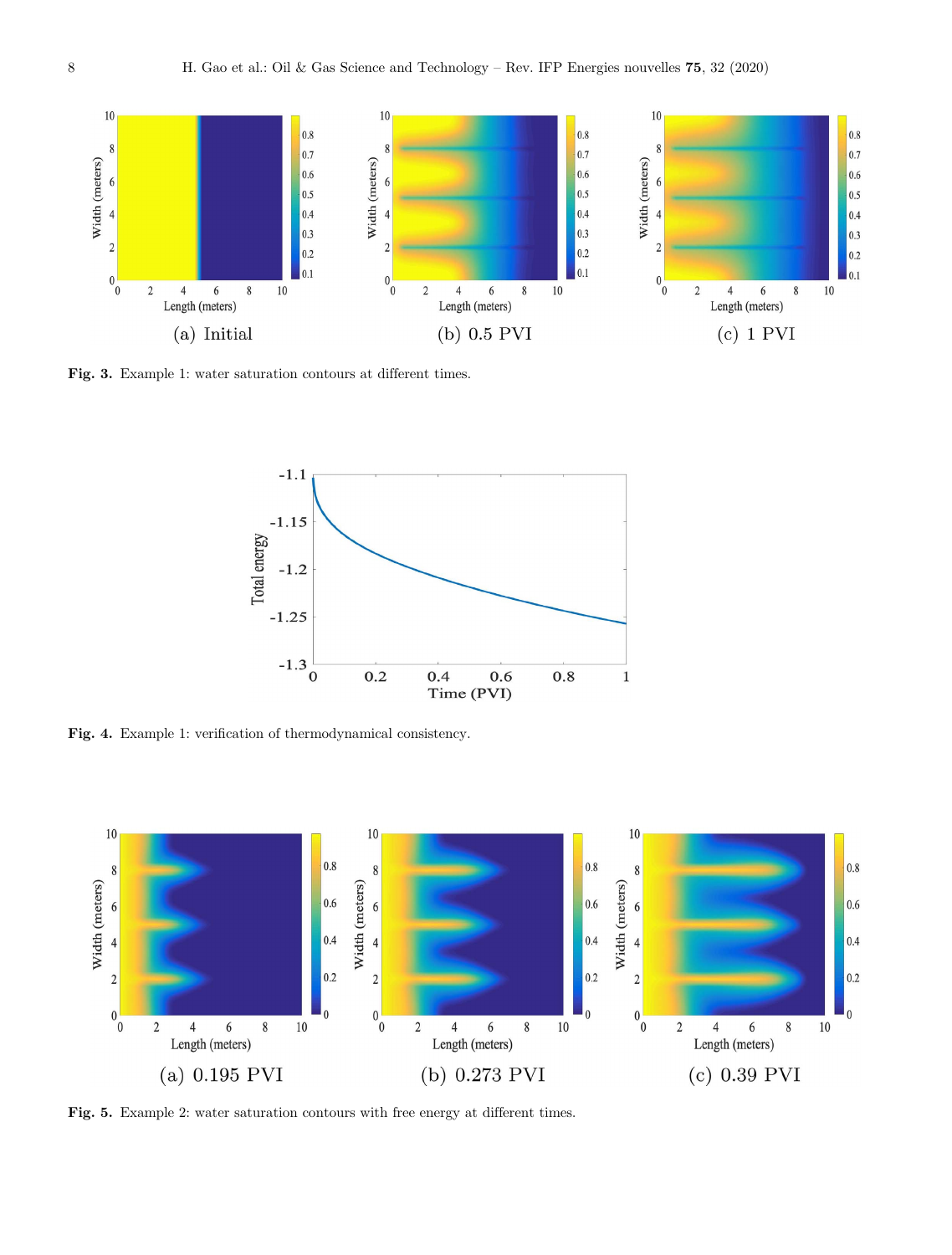

Fig. 6. Example 2: water saturation contours without free energy at different times.



Fig. 7. Example 2: free energy contours at different times.

saturated with oil and residual water  $(S_{rw} = 0.03)$ . Water is injected at the left end of the medium, while oil is produced at the right-hand side. The injection rate is 0.2 PV/year. The mass fluxes towards outsides of the other boundaries vanish. There is no other injection or extraction to the interior of the domain.

The displacement process of oil by water is simulated until 0.39 PVI. The water distributions at different times are shown in [Figure 5](#page-7-0). For comparison, the case without free energy, i.e., with zero energy parameters, is simulated as well and the corresponding results are depicted in Figure 6.

Figure 6 shows that water flows quickly through the fractures and the breakthrough takes place early. In contrast, [Figure 5](#page-7-0) demonstrates that the capillarity effect caused by surface tension significantly delays breakthrough, and thus it leads to more efficiency of the displacement of oil by water. Figure 7 illustrates that the free energy in the regions occupied by oil and fractures is clearly higher than the other regions, which leads to the energy transmission and dissipation, and as a result, water tends to flow from fractures to matrix regions. This reveals that capillarity effect is a result of the free energy transmission and dissipation.



Fig. 8. Example 3: distribution of fractures.

### 5.3 Example 3

In this example, we consider a fractured medium with a fracture network that is illustrated in Figure 8. The displacement process of oil by water is simulated until 0.33 PVI.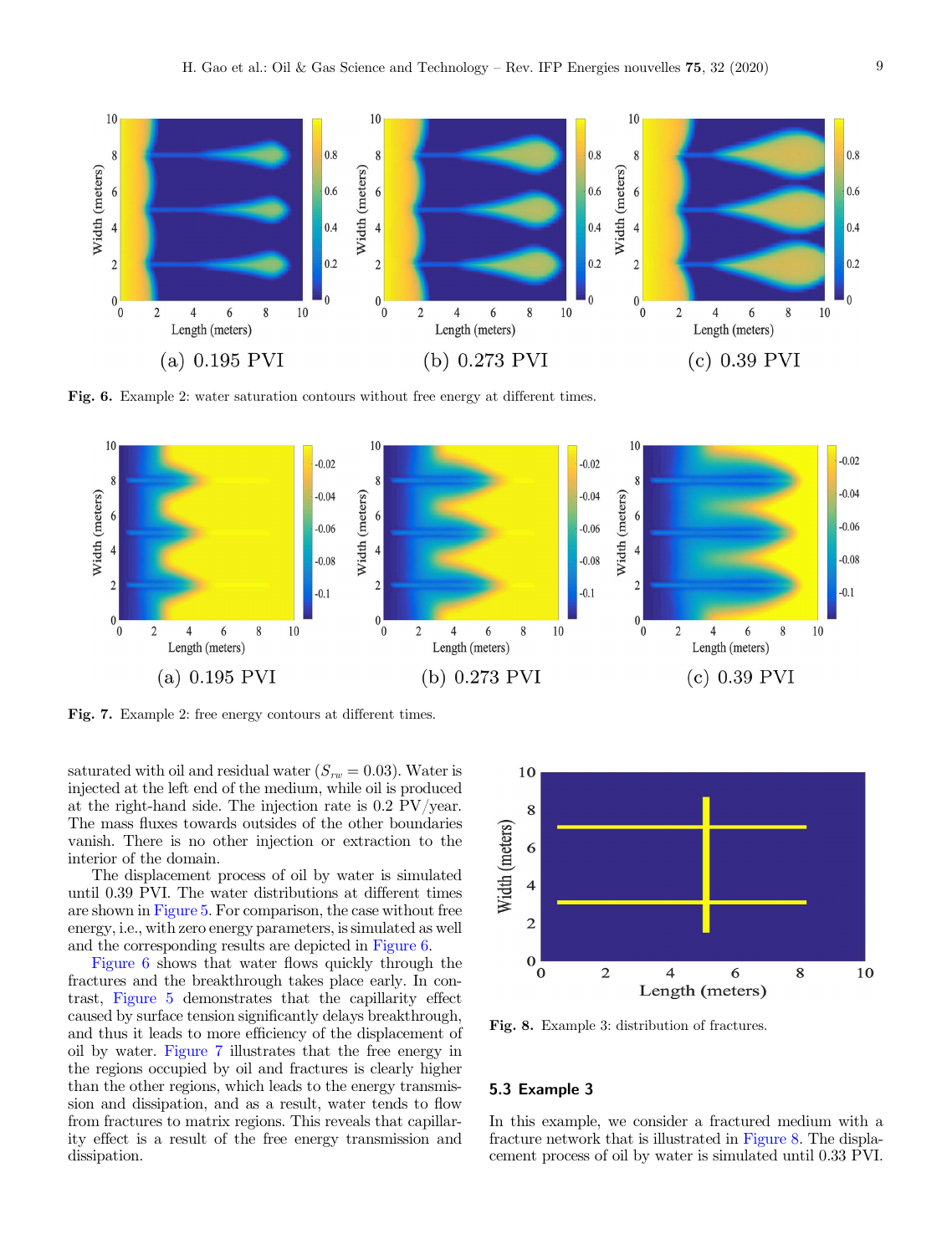<span id="page-9-0"></span>

Fig. 9. Example 3: water saturation contours with free energy at different times.



Fig. 10. Example 3: water saturation contours without free energy at different times.



Fig. 11. Example 3: energy contours at different times.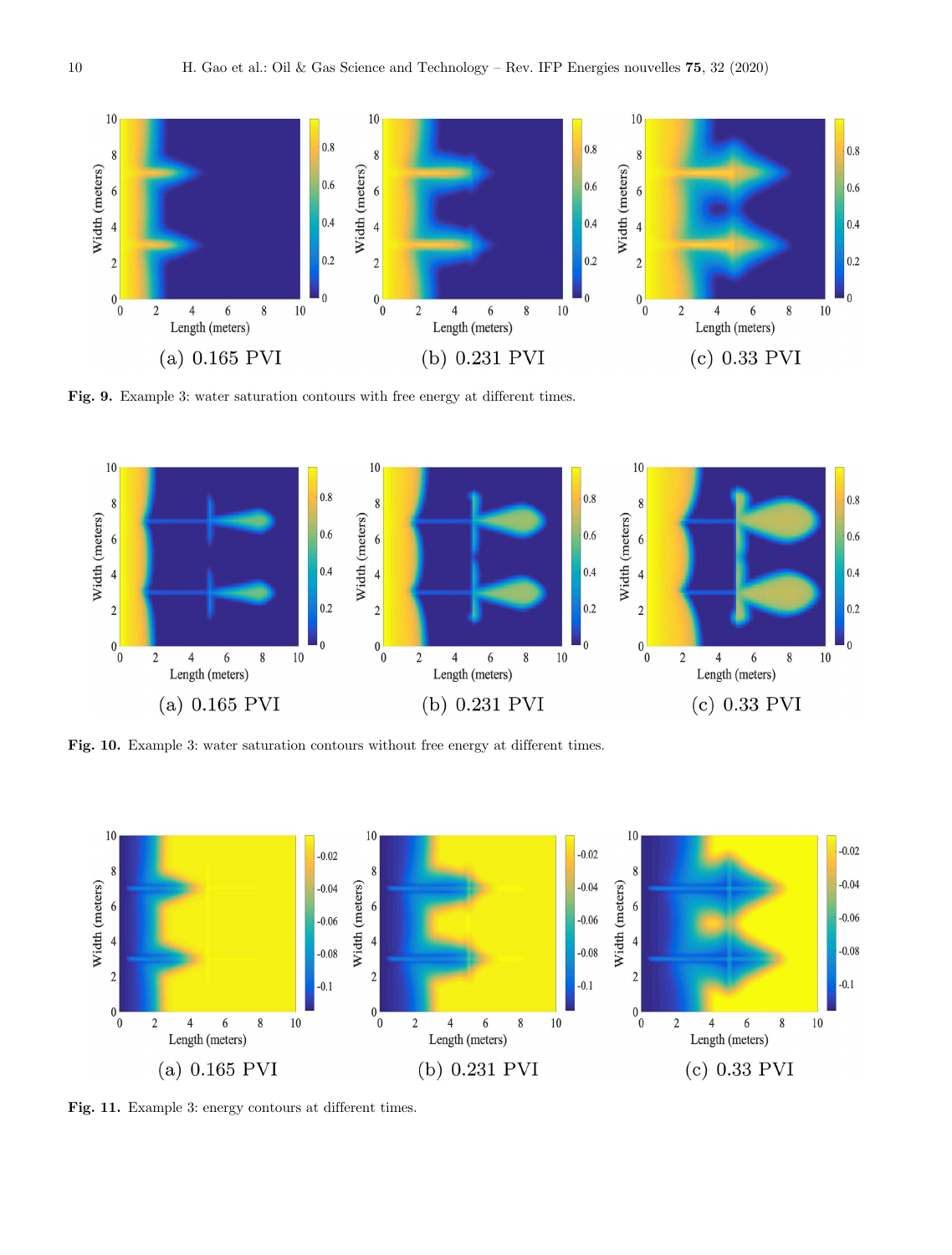<span id="page-10-0"></span>The initial and boundary conditions are the same to Example 2. The water distributions at different times are depicted in [Figure 9](#page-9-0). For comparison, the results without free energy are also shown in [Figure 10.](#page-9-0) The energy distributions at different times are illustrated in [Figure 11](#page-9-0).

From [Figure 9,](#page-9-0) we can see that in the displacement process, water is driven to cross from fractures to matrix regions due to the capillarity effect caused by surface tension. The contrast phenomena is observed in [Figure 10](#page-9-0) that water flows quickly through the fractures and it is accumulating at the ends of fractures. Consequently, capillarity can improve the oil recovery largely. [Figure 11](#page-9-0) illustrates that the fluids in the oil regions and fractures have the higher free energy, which leads to more water flowing from fractures to the matrix.

## 6 Conclusion

A thermodynamically consistent energy-based model has been developed for two-phase flows in heterogeneous and fractured media. The model inherits the framework of the traditional model of two-phase flows in porous media, such as relative permeability, volumetric phase velocity, and capillarity effect. A logarithmic energy potential, which is more realistic than the commonly used double well potential, is proposed to characterize the capillarity effect. We develop the energy-based discrete fracture model to describe two-phase flows in fractured media. The popularly used implicit pressure explicit saturation method is applied to simulate the model equations. The model is verified by the experimental data. Numerical simulation results are provided to demonstrate that the proposed model can provide physically reasonable results.

Acknowledgments. This work was supported by the National Natural Science Foundation of China (No. 41907167), the Natural Science Foundation of Zhejiang Province (No. LY18E090004), the Scientific and Technical Research Project of Hubei Provincial Department of Education (No. D20192703) and the Technology Creative Project of Excellent Middle & Young Team of Hubei Province (No. T201920).

# **References**

- 1 Cai J., Wei W., Hu X., Liu R., Wang J. (2017) Fractal characterization of dynamic fracture network extension in porous media, Fractals 25, 1750023.
- 2 Chen Z., Huan G., Ma Y. (2006) Computational methods for multiphase flows in porous media, Society for Industrial and Applied Mathematics, Philadelphia, PA.
- 3 Hoteit H., Firoozabadi A. (2008) An efficient numerical model for incompressible two-phase flow in fractured media, Adv. Water Resour. <sup>31</sup>, 891–905.
- 4 Chen J., Sun S., Wang X.-P. (2014) A numerical method for a model of two-phase flow in a coupled free flow and porous media system, J. Comput. Phys. <sup>268</sup>, 1–16.
- 5 Galusinski C., Saad M. (2008) Two compressible immiscible fluids in porous media, J. Differ. Equ. 244, 1741-1783.
- 6 Hoteit H., Firoozabadi A. (2008) Numerical modeling of twophase flow in heterogeneous permeable media with different capillarity pressures, Adv. Water Resour. <sup>31</sup>, 56–73.
- 7 Hou J., Chen J., Sun S., Chen Z. (2016) Adaptive mixedhybrid and penalty discontinuous Galerkin method for twophase flow in heterogeneous media, J. Comput. Appl. Math. <sup>307</sup>, 262–283.
- 8 Cai J., Yu B. (2011) A discussion of the effect of tortuosity on the capillary imbibition in porous media, Transp. Porous Med. <sup>89</sup>, 251–263.
- 9 Cai J., Yu B., Mei M., Luo L. (2010) Capillary rise in a single tortuous capillary, Chin. Phys. Lett. 27, 054701.
- 10 Shen A., Liu Y., Farouq Ali S.M. (2020) A model of spontaneous flow driven by capillary pressure in nanoporous media, Capillarity <sup>3</sup>, 1–7.
- 11 Sun S. (2019) Darcy-scale phase equilibrium modeling with gravity and capillarity, J. Comput. Phys. 399, 108908.
- 12 Wei W., Cai J., Xiao J., Meng Q., Xiao B., Han Q. (2018) Kozeny-Carman constant of porous media: Insights from fractal-capillary imbibition theory, Fuel <sup>234</sup>, 1373–1379.
- 13 Kou J., Sun S., Wang X. (2015) Efficient numerical methods for simulating surface tension of multi-component mixtures with the gradient theory of fluid interfaces, Comput. Methods Appl. Mech. Eng. 292, 92-106.
- 14 Miqueu C., Mendiboure B., Graciaa A., Lachaise J. (2003) Modelling of the surface tension of pure components with the gradient theory of fluid interfaces: a simple and accurate expression for the influence parameters, Fluid Phase Equilib. <sup>207</sup>, 225–246.
- 15 Miqueu C., Mendiboure B., Graciaa A., Lachaise J. (2005) Modeling of the surface tension of multicomponent mixtures with the gradient theory of fluid interfaces, *Ind. Eng. Chem.* Res. <sup>44</sup>, 3321–3329.
- 16 Cancès C. (2018) Energy stable numerical methods for porous media flow type problems, Oil Gas Sci. Technol. - Rev. IFP Energies nouvelles 73, 78.
- 17 Lee S., Mikelić A., Wheeler M.F., Wick T. (2018) Phase-field modeling of two phase fluid filled fractures in a poroelastic medium, Multiscale Model. Simul. <sup>16</sup>, 1542–1580.
- 18 Abels H., Garcke H., Grun G. (2012) Thermodynamically consistent, frame indifferent diffuse interface models for incompressible two-phase flows with different densities, Math. Mod. Meth. Appl. Sci. 22, 1150013.
- 19 Guo Z., Lin P. (2015) A thermodynamically consistent phase-field model for two-phase flows with thermocapillary effects, J. Fluid Mech. <sup>766</sup>, 226–271.
- 20 Shen J., Yang X. (2014) Decoupled energy stable schemes for phase-field models of two-phase complex fluids, SIAM, J. Sci. Comput. <sup>36</sup>, B122–B145.
- 21 Zhu G., Kou J., Yao B., Wu Y.-S., Yao J., Sun S. (2019) Thermodynamically consistent modelling of two-phase flows with moving contact line and soluble surfactants, *J. Fluid* Mech. <sup>879</sup>, 327–359.
- 22 Zhu G., Li A. (2020) Interfacial dynamics with soluble surfactants: A phase-field two-phase flow model with variable densities, Adv. Geo-Energy Res. <sup>4</sup>, 86–98.
- 23 Chen C.-Y., Yan P.-Y. (2015) A diffuse interface approach to injection-driven flow of different miscibility in heterogeneous porous media, Phys. Fluids 27, 083101.
- 24 Cogswell D.A., Szulczewski M.L. (2017) Simulation of incompressible two-phase flow in porous media with large timesteps, J. Comput. Phys. <sup>345</sup>, 856–865.